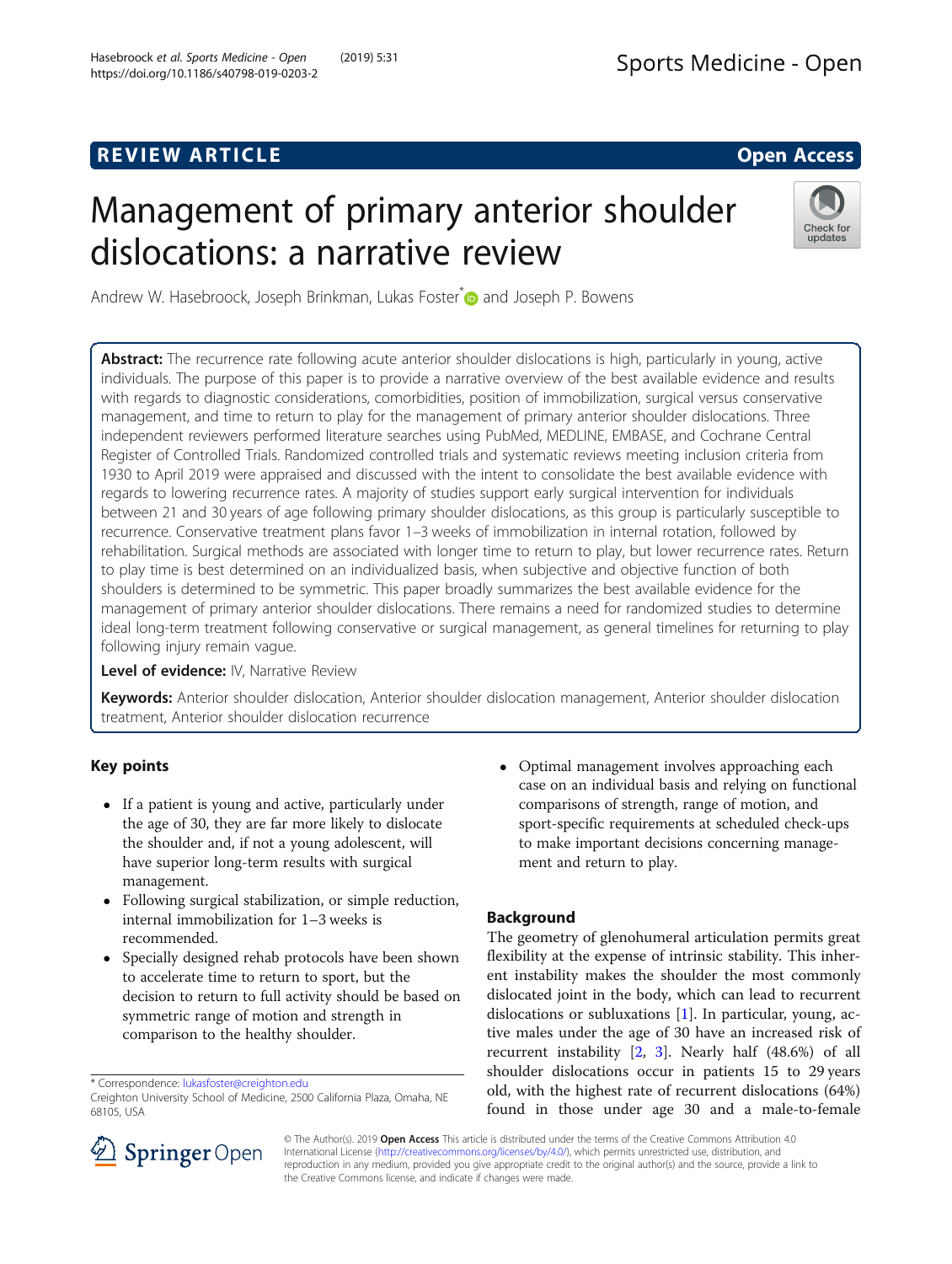incidence rate ratio of 2.64 [[3\]](#page-6-0). With evolving knowledge of this common injury, optimal management of primary anterior shoulder dislocations remains controversial.

The first question physicians will usually face following the onset of injury to an athlete is when the affected individual will return to competition. Traditionally, athletes with shoulder injuries are permitted to return to play when range of motion and strength of the affected side are comparable to the unaffected side. However, the extensive variability of injuries and specific individual differences, such as hand dominance, chronicity of injury, and age, make it difficult to estimate the exact timeline it will take a patient to reach this point. Compounding this issue is a lack of literature providing systematic guidelines for common traumatic shoulder injuries [\[4](#page-6-0)]. As a result, there may be large discrepancies among physicians on the optimal management and timeline to return to play following an anterior shoulder dislocation in an athlete.

Recurrent shoulder instability following a traumatic dislocation usually develops within the first 2 years of primary dislocation [\[5](#page-6-0), [6](#page-6-0)]. Because the first 2 years following a primary anterior shoulder dislocation are crucial in long-term outcomes, understanding the optimal management following common anterior shoulder dislocations will assist both physicians and patients in deciding between courses of treatment [\[5](#page-6-0), [7\]](#page-6-0). The purpose of this study, then, is to comprehensively consolidate existing literature and provide a guide for optimal evidencebased management of traumatic anterior shoulder dislocations. The lack of consensus in this area of study warrants the need for this review.

# Main text

# Methods

# Literature search

Articles reviewed in this narrative overview were obtained from PubMed, MEDLINE, EMBASE, and Cochrane Central Register of Controlled Trials database searches dating from 1930 to April 2019. Our overall goal was to identify influencing variables and the magnitude of their effects on primary anterior shoulder dislocation recurrence rates. With that goal in mind, search terms "primary traumatic anterior shoulder dislocation" and "anterior shoulder dislocation management" were combined with the following injury and surgical specific search terms: primary, acute, first time, Bankart lesion, Hill-Sachs lesion, arthroscopic Bankart repair, conservative, immobilization, return to play, or return to sport.

# Types of studies

Two types of studies were primarily included in the formation of this narrative overview: systematic reviews of anterior shoulder dislocations, and randomized controlled trials (RCTs) or quasi-randomized controlled trials of levels I, II, III, or IV evidence that have evaluated operative or non-operative treatment of primary anterior traumatic shoulder dislocations. This included studies investigating the outcomes of duration of immobilization, position of immobilization, or operational repairs. Anterior dislocations account for over 95% of shoulder dislocations  $[8]$  $[8]$ , so we chose to study these in order to focus on a more common pathology. Additionally, Bankart lesions are present in 73–85% of anterior dislocation cases. [[9\]](#page-6-0) To address this, we included the most common surgery to repair these: arthroscopic Bankart repair (ABR). We also investigated the Latarjet procedure and open surgical repair of primary anterior shoulder dislocations. Finally, literature focused on specific rehabilitation protocols was determined to be out of the scope of this paper and better suited for a separate review. All studies considered followed ethical guidelines for human and animal rights.

# Inclusion and exclusion criteria

Our overall inclusion criteria were the following:

- 1. Levels of evidence I, II, III, or IV
- 2. Randomized controlled trials or quasi-randomized studies, or systematic reviews
- 3. Primary anterior shoulder dislocation studies
- 4. Non-operative management: duration or position of immobilization studied
- 5. Operative management: arthroscopic or open
- 6. Recurrences of instability (or recurrence rate) recorded

Exclusion criteria included the following:

- 1. Specialized or aggressive rehabilitation protocol
- 2. Posterior shoulder dislocation studies

# Results

# **Diagnosis**

Anterior shoulder dislocations are often clinically diagnosed given their classic appearance. Patients normally present with their arm adducted and internally rotated, showing a loss of normal deltoid contour [[8\]](#page-6-0). A posterior sulcus or glenohumeral void may be visible, and the humeral head may be palpable anteriorly. Radiographs can be used to confirm the diagnosis, as well as to visualize concurrent damage to bone. In general, radiographs before reducing the shoulder are not necessary unless one of the following three conditions is met: age over 40, first-time dislocation, traumatic mechanism of injury. If these three factors are negative, there is a negative predictive value of 96.6% for associated fracture [\[10](#page-6-0)].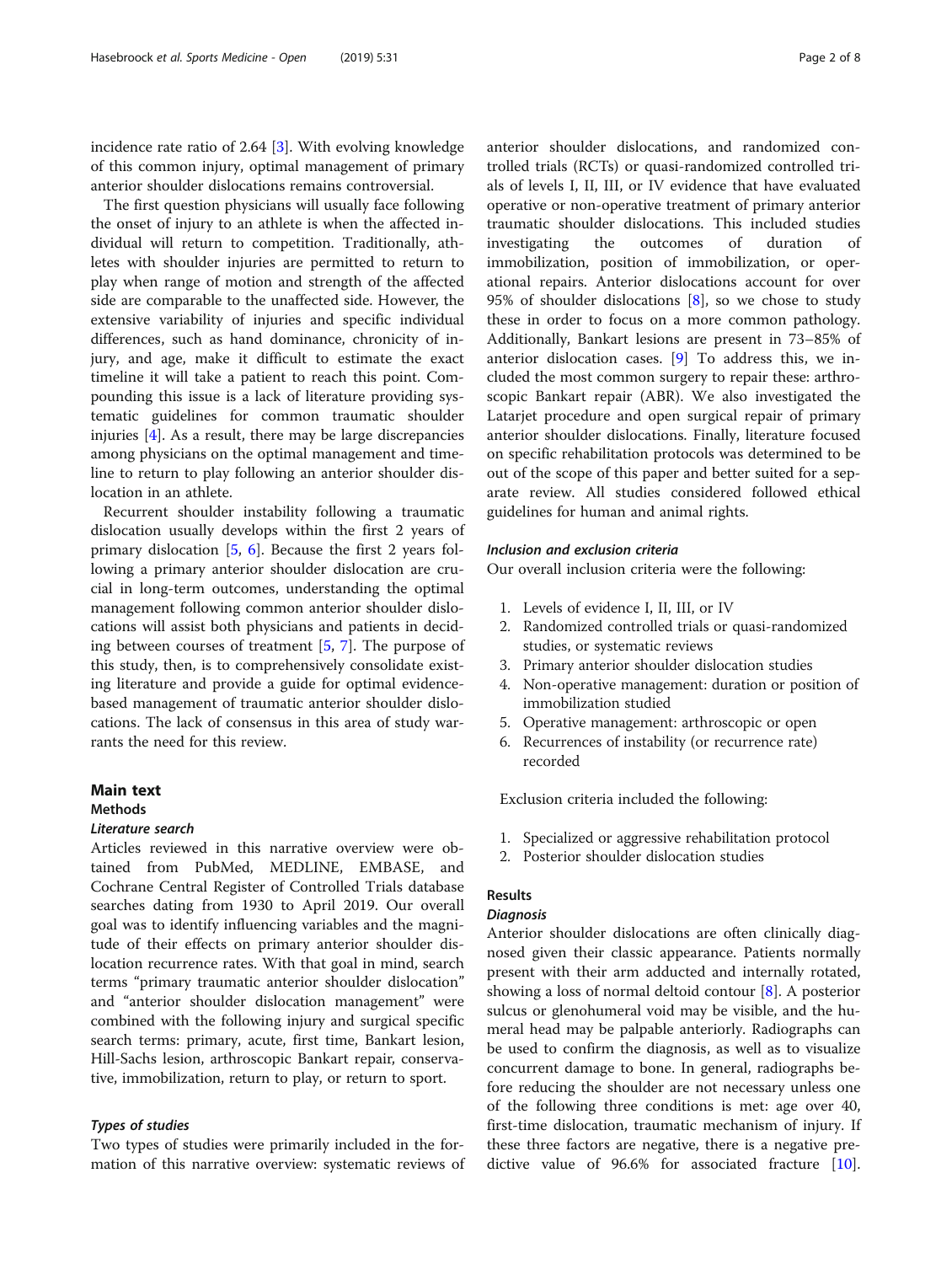Standard radiographs to assist with initial diagnoses, or in post-reduction assessment, are the following: anteroposterior views in neutral, external, and internal rotation, a lateral, or "Y," view in the scapular plane, and an axillary view [[11\]](#page-6-0). Computerized tomography (CT) scans are not routinely used initially, except to better assess for bone loss in first-time dislocators if surgery is required or a CT angiogram for possible vascular injury. MRI is best for soft tissue pathology, such as damage to the labrum, axillary nerve, or shoulder capsule, but is also infrequently used as history and physical exam provide most of the essential information [\[11](#page-6-0)].

# Associated complications

Bone involvement Evaluating bone injury before reduction is necessary as humeral fractures can cause complications and further damage. A relatively common injury associated with anterior shoulder dislocations involves the posterolateral head of the humerus impacting the anteroinferior glenoid, causing a cortical depression in the posterolateral head of the humerus, known as a Hill-Sachs lesion [[12\]](#page-6-0). The prevalence of Hill-Sachs lesions was found to be 54% in a large-scale study of anterior dislocations [[13\]](#page-6-0). In similar fashion, a bony Bankart lesion occurs when the anterior rim of the inferior glenoid is damaged by the shifting head of the humerus. The prevalence of Bankart lesions in anterior shoulder dislocations has been reported as approximately 73% in two studies [\[14](#page-6-0), [15](#page-6-0)]. A defect of over 20% of the area is considered "critical," and to be managed surgically. Detecting these lesions is of value given their association with an increased risk of recurrent dislocation. However, it has been demonstrated that instability severity index scores below 7 are not useful in predicting increased recurrence risk [\[16](#page-6-0)]. In terms of vascular injuries, shoulder dislocations with concomitant fractures are highly associated as only 1% of patients with vascular pathology show no bone injury [[17\]](#page-6-0). Considering these associations, evaluating bone damage in shoulder dislocations is important in determining appropriate management strategies.

Nerve involvement Nerve injuries also occur in association with shoulder dislocations. Axonal loss following anterior dislocation has been found to be 45–48% with notable risk factors of age, bruising, and fractures [[18](#page-6-0), [19\]](#page-6-0). The axillary nerve is most commonly affected and detected clinically with functional loss of deltoid movement and sensation over lateral shoulder. Less frequently, the brachial plexus can be injured as a result of lateral traction produced by the dislocation. Patterns of damage depend on humeral position at the time of dislocation. Abduction and internal rotation can cause

damage to all cords while extension of the elbow and wrist is associated with medial cord injury. The posterior and medial cords can both be impacted by dislocation with elbow flexion [\[20](#page-6-0)].

Vascular involvement Vascular injuries are infrequent but emergent complications of shoulder dislocations. Axillary artery transection, a rare but major complication of shoulder dislocation, portends high morbidity if not properly recognized [[21](#page-6-0)]. The incidence of arterial injuries with dislocations has been reported as 2% [\[22](#page-6-0)]. Although vascular issues are more common in dislocations of older patients or those with atherosclerosis, they can occur in individuals of any age [\[18](#page-6-0)]. In a review of 90 such cases, the morbidity was found to be 50% when reduction was performed weeks after dislocation [\[23](#page-6-0)]. Detecting vascular injury commonly involves diminished pulses and protruding axillary hematoma, although collateral circulation may provide capillary filling despite present arterial injury [\[24](#page-6-0)]. In cases with either diminished pulses or decreased skin temperature, an angiogram is recommended to properly evaluate vascular state.

Rotator cuff tears Soft tissue abnormalities of the labrum, glenoid, or tendons are commonly associated with anterior shoulder dislocations. During dislocation, the humeral head may avulse and form a pocket within the anterior glenoid and labrum, known as a Bankart lesion [[25\]](#page-6-0). The frequency of anterior shoulder dislocations with concomitant Bankart lesions has been shown to be as high as 83%, with a rate of 78.2% in acute dislocations, and Bankart and/or anterior labroligamentous periosteal sleeve avulsion (ALPSA) lesions in up to 97.11% of patients with chronic instability [[26\]](#page-6-0). Rotator cuff tears also occur alongside dislocations at a frequency ranging from 7 to 32%, with older individuals more commonly affected [\[27](#page-6-0)–[29\]](#page-6-0). These tears, due to prognostication of continued shoulder instability, require prompt attention, and can be confirmed with MRI if suspected on physical exam.

# Management

Reduction Timely management of anterior shoulder dislocations is absolutely essential for optimal patient outcomes, as there is elevated risk of unstable reduction if the shoulder is left untreated for over 24 h from initial injury [\[13](#page-6-0)]. Early reduction also leads to lower risk of muscle spasm and damaging manipulation of neurovascular structures within the shoulder [[30\]](#page-6-0). While there is clear consensus regarding the timeline of anterior dislocated shoulder reduction, the optimal method of reduction is less obvious. There are over 20 different methods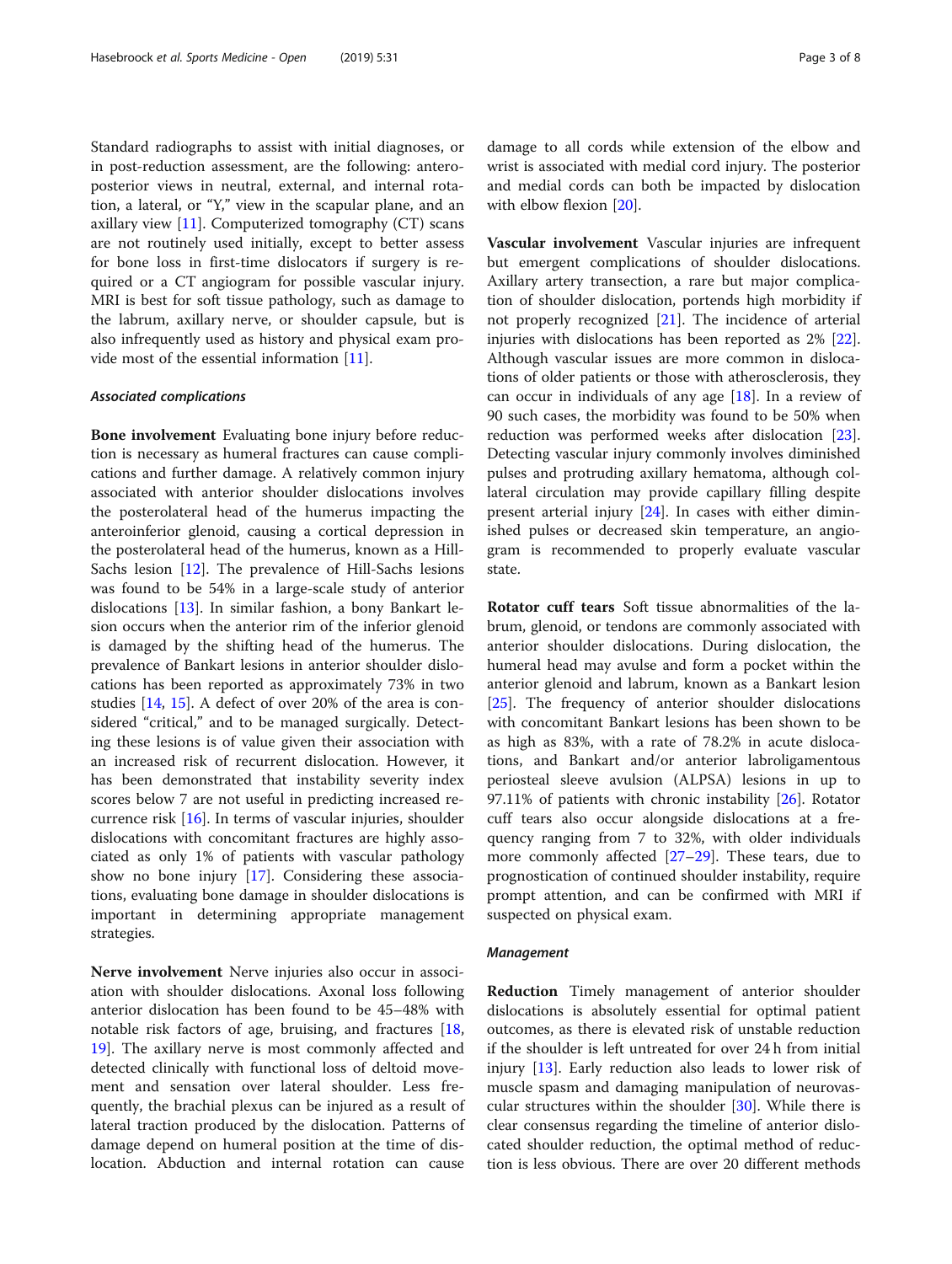of shoulder reduction with variations in traction, leverage, and scapular manipulation; however, no optimal reduction method has been established [\[31](#page-6-0), [32](#page-6-0)]. A clinician's choice of reduction method is primarily based on personal preference and the ability of the patient to maintain his or her shoulder in the appropriate position [[32](#page-6-0)–[34](#page-6-0)]. In view of procedural sedation for dislocation reduction, a combination of a narcotic and benzodiazepine with or without the addition of propofol is most commonly used [\[35\]](#page-6-0). Remifentanil was recently shown to have equal analgesic efficacy and shorter onset compared to the combination of propofol and fentanyl but also exhibited significantly higher rates of apnea [\[36\]](#page-6-0). Inhaled methoxyflurane, when used in the emergency department for shoulder dislocations, was recently found to have a shorter recovery time and be of equal efficacy to propofol [[37\]](#page-6-0).

Immobilization Several studies have investigated optimal immobilization techniques for the management of anterior shoulder dislocations. One such study demonstrated the risk of dislocation recurrence was not influenced by the chosen form of immobilization by finding that patients who wore a standard sling until they felt comfortable without it showed similarly proficient longterm outcomes compared to patients with formal forms of immobilization [[13](#page-6-0)]. A meta-analysis found immobilization for longer than 1 week following anterior shoulder dislocation does not improve the risk of recurrence. The same study also demonstrates slightly decreased rates of dislocation recurrence with external rotation immobilization over internal rotation [\[38\]](#page-7-0). A 2018 study of 50 patients found that external rotation showed a significant improvement over internal rotation for recurrent dislocations in the 20–40 age subgroup [[39\]](#page-7-0). This may be due to less separation of the torn labrum and increased labrum-glenoid contact force in Bankart lesions when the affected shoulder is externally fixated [\[40](#page-7-0), [41\]](#page-7-0). While these results are promising, external rotation immobilization can be a more awkward position for patients, posing temporary difficulties with daily activities. This should be taken into consideration when choosing the best form of immobilization for a patient.

Reports of external rotation are not unanimously favorable. A recent literature review of the position of immobilization after first-time traumatic anterior shoulder dislocations found that external rotation posed no superiority to internal rotation [\[42\]](#page-7-0). Although external rotation did result in better coaptation of the labrum and glenoid fossa, there were no significant differences in dislocation recurrence rates or patient quality of life. It is speculated that external rotation immobilization may be the method of choice for patients with a specific labroligamentous injury with anterior shoulder dislocation, but research-supported conclusions are yet to be determined [\[42\]](#page-7-0). It has been suggested external rotation immobilization should only be considered in highly motivated, compliant patients who are informed of the discomfort and possible difficulties with everyday tasks while the brace is being used. Finally, high-demand patients, including professional athletes, should receive MRI evaluation before immobilization for any potential soft tissue injuries, such as a subscapularis muscle tear, which would eliminate the possibility for external rotation immobilization [\[42](#page-7-0)].

Surgical treatment Management strategies for dislocations often include surgical options. For patients under 30, non-surgical treatment has been associated with significantly higher rates of recurrent dislocation outside of young adolescents [[9,](#page-6-0) [43\]](#page-7-0). One study, over 10 years, determined that conservatively managed patients exhibited a 62% recurrence rate compared with 9% in surgically repaired patients [[9\]](#page-6-0). Furthermore, arthroscopic surgical stabilization offers better shoulder mobility, satisfaction, and quicker return to activity time [[44\]](#page-7-0). Surgical repair is an appealing option for high-risk patients who have experienced traumatic anterior shoulder dislocation, are between the ages of 21–30 years, and who participate in high-risk sports [\[45\]](#page-7-0).

Much has been published about the surgical treatment options for shoulder dislocation. A review of 655 articles on surgery for shoulder instability found that 10 out of 31 procedures were given grade A or B recommendations [[46\]](#page-7-0). Those given grade A in favor of recommendation included open Bankart, arthroscopic Bankart, and the Latarjet procedures. For Bankart lesions, surgical repair has shown high success in preventing recurrent dislocations with low surgical morbidity and is suggested to be superior to conservative immobilization [\[47,](#page-7-0) [48\]](#page-7-0). Recurrent instability after arthroscopic Bankart repair has been reported to be as low as 8.1% and associated with younger patients, bilateral involvement, and closed reduction prior to repair [[43\]](#page-7-0). Overall failure rates of Bankart repair, pooled from a meta-analysis of 12 studies, was found to be 13.7% [[49\]](#page-7-0). A study analyzing the success of this procedure found failures commonly arise due to technical errors or improper patient selection. Taking this into consideration, some clinicians suggest surgical Bankart repair should be reserved for patients with unidirectional, post-traumatic, anterior instability, and well-developed ligamentous tissue due to failures [[50\]](#page-7-0). The Latarjet procedure involves transplant of the coracoid process to the scapular neck to treat recurrent dislocation and has demonstrated excellent long-term clinical outcomes and return to sport rate  $[51, 52]$  $[51, 52]$  $[51, 52]$  $[51, 52]$ .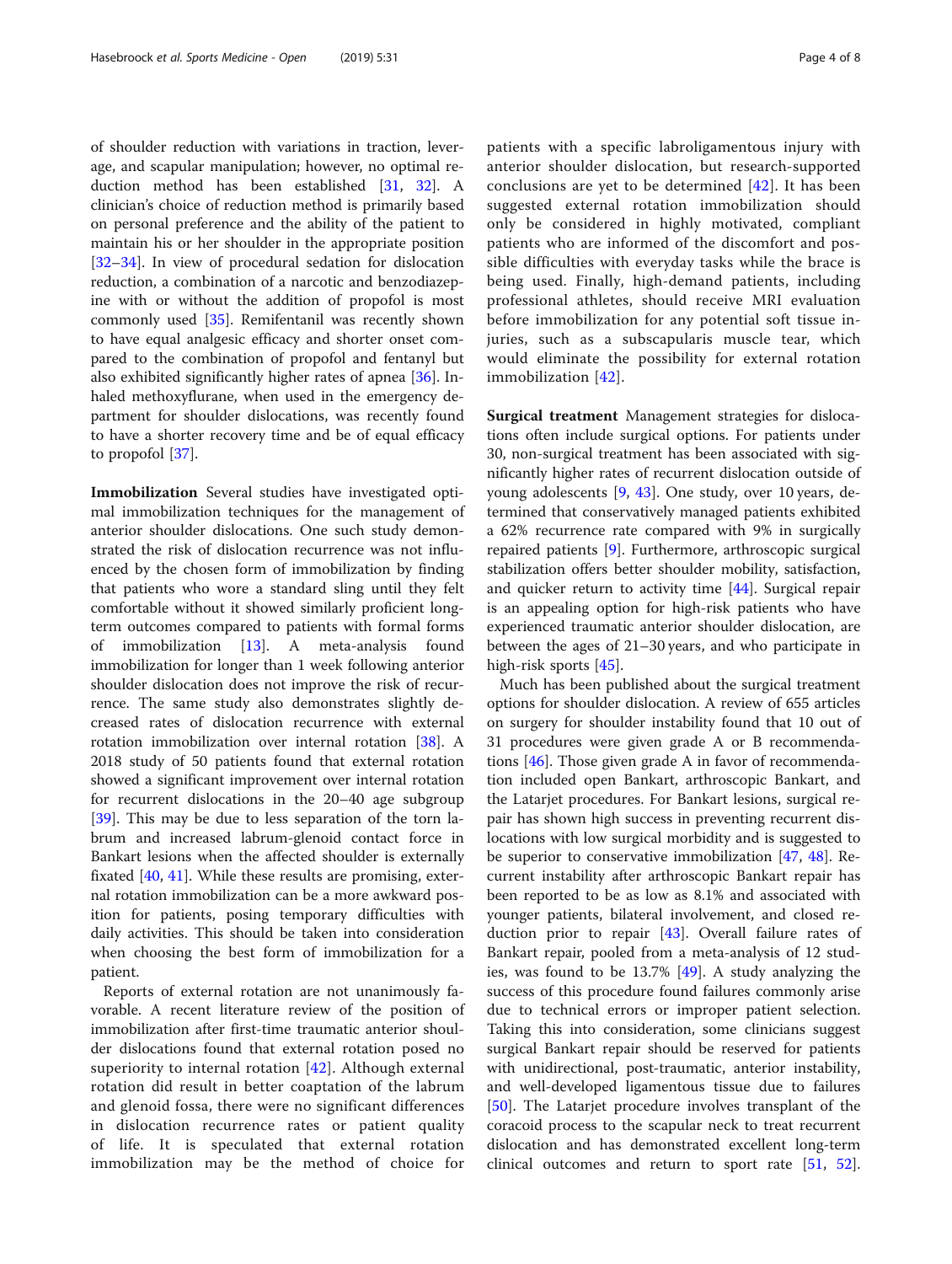Recurrent instability is reported to be as low as 0–5.4% [[53,](#page-7-0) [54\]](#page-7-0). Most complications of the procedure can be avoided with proper surgical technique but further research is underway in areas related to adverse outcomes including graft position and osteolysis [\[55\]](#page-7-0).

In terms of surgical strategy, there is an ongoing discussion as to whether open or arthroscopic repair is superior. Long-term investigations have found a higher recurrence of instability in arthroscopic repair compared to open techniques [\[56](#page-7-0), [57\]](#page-7-0). However, this is contended by randomized clinical trials, investigations with adolescents, and long-term follow-up studies that found no significant difference in clinical outcomes between the two surgical approaches [[58](#page-7-0)–[60](#page-7-0)]. In regard to complications, a review of 56 studies considering 4362 procedures noted complication rates of 1.6% and 6.2% for arthroscopic and open techniques, respectively [\[61](#page-7-0)]. Most common complications included unspecified hardware problems, postoperative stiffness, nerve injury, nonunion, and infection. Subsequent evaluation is warranted before either open or arthroscopic approach can be definitively deemed more advantageous [[8\]](#page-6-0).

# Prognosis

Re-dislocation Re-dislocation of the glenohumeral joint is very common even after appropriate treatment, with some studies reporting recurrence rates exceeding 70% [[62](#page-7-0)–[64](#page-7-0)]. However, rates of recurrence vary greatly, and patient age seems to play a significant role in the determination of that rate. One study of 15,246 anterior shoulder dislocations found an overall recurrence of 28.7%. Interestingly, the dislocation recurrence rate was higher in soldiers under the age of 40 [[65\]](#page-7-0). Another study of 154 anterior shoulder dislocations found a similar trend, with a 68% recurrence rate in patients under 20 years old, 54% in patients under 30, and only 12% in patients over 30 [\[66\]](#page-7-0). A more recent study focused only on those who re-dislocated within 1 year of the initial event and found a recurrence rate of 46% in 128 participants [[67\]](#page-7-0).

The commonality of recurrent anterior shoulder dislocations can be attributed to the shoulder anatomy deformities present following initial dislocation. Such injury-caused deformities include abnormal laxity of the joint capsule and surrounding muscles, deformities of the head of the humerus, and contracture of the muscles surrounding the glenohumeral joint [\[13](#page-6-0), [67,](#page-7-0) [68\]](#page-7-0). Of note, greater tuberosity fractures have been shown to decreased the risk of recurrent instability in patients who obtained the injury in first-time traumatic anterior shoulder dislocations [[68](#page-7-0)]. Subsequent anterior shoulder dislocations increase the risk of glenoid bone loss, exacerbating the already existent shoulder deformities present after initial injury [\[69](#page-7-0)]. An evaluation of 714 athletes found a glenoid bone loss of 6.8% after a first-time anterior shoulder instability event and a total calculated glenoid bone loss of 22.8% in the setting of recurrent instability [\[70\]](#page-7-0). A primary study evaluating recurrent dislocations in cases of glenoid bone loss found recurrence rates similar to the rest of the literature, with a 27% rate in patients over 30 and a 72% rate in patients under 23 years old  $[13]$  $[13]$  $[13]$ . In addition, more recent studies, including a systematic review and metaanalysis, found that younger patient age, male sex, glenohumeral joint hyperlaxity, higher activity levels, increased pain, and higher levels of reinjury fear also increase the risk of dislocation recurrence [[13](#page-6-0), [67](#page-7-0)]. A separate investigation observed recurrent dislocations in view of anatomical factors and found that increases in the humeral containing angle and glenoid height-to-width ratio were significant risk factors [\[71\]](#page-7-0).

# Return to sport following conservative management

The timeline from dislocation to returning to activity is a key concern for patients and will commonly be the first question encountered by the diagnosing physician. Interestingly, most clinical recommendations in this regard are based on individual anecdotal experience instead of clear guidelines [[8\]](#page-6-0). Most treatment regimens aimed at an efficient return recommend an initial short period of immobilization in a simple sling between 1 and 3 weeks [[72\]](#page-7-0). For returning to activity, some clinicians advise the patient that return is permissible when range of motion and strength are near normal [\[32\]](#page-6-0). A study by Watson et al. agrees with this, noting the general consensus that the patient should be pain free with symmetric scapular strength before returning, generally occuring within  $2-3$  weeks  $[8]$  $[8]$ . However, this notion has been challenged by a study that showed patients who returned before 6 weeks had significantly poorer outcomes than patients who waited over 6 weeks to return [[73\]](#page-7-0). While there are no current evidence-based parameters on goal rotator cuff strengths before return to sport, one recent study found weakness in internal and external rotator strength was associated with recurrent anterior shoulder instability [[74](#page-7-0)]. This suggests symmetric rotator cuff strength between shoulders may be a sensible recommendation before allowing full return to sport following conservative management.

Return to sport following surgery Patients are typically able to return to sport anywhere from 4 to 6 months following surgical correction of an anterior shoulder dislocation and most are able to achieve pre-injury activity level [\[75\]](#page-7-0). An investigation of 58 football players with surgical intervention of shoulder dislocations found that 98.7% were able to return to play for at least 1 year without subsequent injury [[76](#page-7-0)]. Another study of 57 athletes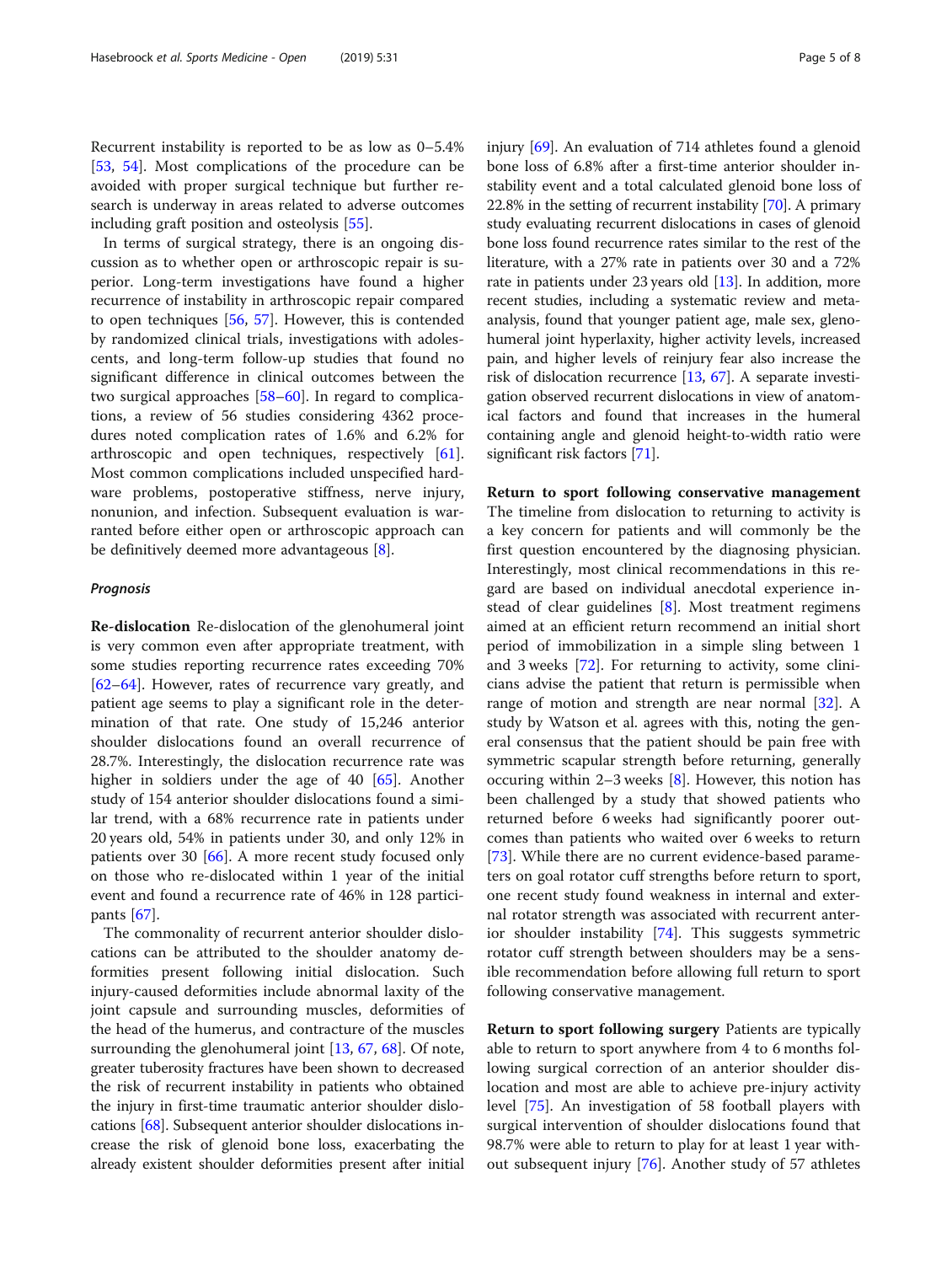in various sports found that all study participants were able to return to play and 66% of them stated surgical repair improved their shoulder functionality in their re-spective sport compared to preoperative condition [\[77](#page-7-0)]. Of 51 baseball players who underwent arthroscopic Bankart repair, the average return to play was 8.4 months with those in non-throwing positions demonstrating the best results [\[78](#page-7-0)]. This study also found 90% of athletes were able to participate in at least one game with followup duration set at 24 months.

Appropriate time for return to play is determined by symmetrical abduction and external rotation of the gleno-humeral joint [[6,](#page-6-0) [64](#page-7-0), [76\]](#page-7-0). Timeline for post-op therapy varies depending on surgeon preference, but the following multiphase approach is most commonly seen. Phase 1 includes sling immobilization for 4 weeks with isometric contractions. Phase 2 includes limiting active range of motion of the glenohumeral joint to 45° of external rotation for 4 weeks. Phase 3 includes allowing full active range of motion while using resistance and plyometric training to strengthen the joint, restore full range of motion, and improve proprioceptive feedback before finally allowing the patient to return to full activity. Overall, the currently used postoperative anterior shoulder dislocation rehabilitation timelines seem to work very well [\[76](#page-7-0)–[78](#page-7-0)].

# **Conclusions**

Achieving the best long-term results when managing primary anterior shoulder dislocations requires a systematic series of decisions. First, the proper diagnosis must be made, as well as detection of any comorbidities. X-ray is the best initial imaging when reduction of the joint is necessary. Additional studies should be added if comorbidities such as vascular, nerve, or soft tissue damage are suspected. Reduction using the clinician's preferred method and appropriate pain control is the next best step, followed by post-reduction films to ensure proper positioning. The next vital information is risk stratification, with two of the most important predictors of recurrence being age and activity level.

If a patient is young and active, particularly under the age of 30, they are far more likely to redislocate the shoulder. For this population, we suggest discussing the risks and benefits of conservative versus surgical approaches with patients, as surgical options have been shown to have superior long-term results in this patient population outside of young adolescents. Additionally, surgical approaches have a more predictable course of recovery, but carry larger risks. Decisions on surgical approach should focus on comorbidities present, as well. Conservative management appears to be the best initial management for elderly patients or young patients not involved in demanding overhead activities.

Following surgical stabilization, or simple reduction, internal immobilization for 1–3 weeks is recommended. Evidence supporting external immobilization has not been reproduced and is oftentimes uncomfortable for patients. Physical therapy and a series of exercises should always be included in long-term management, with 3 months as the preferred time course. Specially designed rehab protocols have been shown to accelerate time to return to sport, but the decision to return to full activity should be based on symmetric range of motion and strength in comparison to the healthy shoulder. In the case of a competitive athlete, they are able to return to play within 2 to 3 weeks, but there is a high risk of recurrent instability. Therefore, this is not recommended if the goal is a lower recurrence rate. Additional randomized controlled trials are necessary to further explore optimal long-term management. Currently, recommendations for unrestricted return to play remain broad and generalized, as opposed to a specific timeline. At this time, then, it is best to approach each case on an individual basis and rely on functional comparisons of strength, range of motion, and sport-specific requirements at scheduled check-ups to make these important decisions.

# Limitations

An important limitation of a narrative overview of this kind is generalizability of the groups of patients upon which each study focused. In almost every study reviewed, the percentage of male patients exceeds 50%, so there is not an even distribution of male to female patients, and males have been associated with a higher rate of recurrence [[3](#page-6-0)]. Additionally, most studies reviewed in the operative repair section had a mean age below age 30, and younger age is the largest predictor of recurrent dislocations [[2,](#page-6-0) [3](#page-6-0), [40,](#page-7-0) [45\]](#page-7-0). Heterogeneity is a great issue for generating conclusions based on available literature because primary outcomes between the studies varied. We must acknowledge, then, that although specialized rehabilitation programs were excluded, those following similar, standard shoulder strengthening rehabilitation were included. It is impossible to know the compliance of each of these patients and their exact return as it was not always reported, nor do we know how strict the rehabilitation schedules were enforced. Other possible confounding factors for the studies summarized included surgeon skill level, presence of publication bias, small individual study sizes, severity of injuries, significant variability in methods of injury, and unreported variation in shoulder capsular damage.

# Abbreviations

ABR: Arthroscopic Bankart Repair; RCT: Randomized controlled trial

Acknowledgements

Not applicable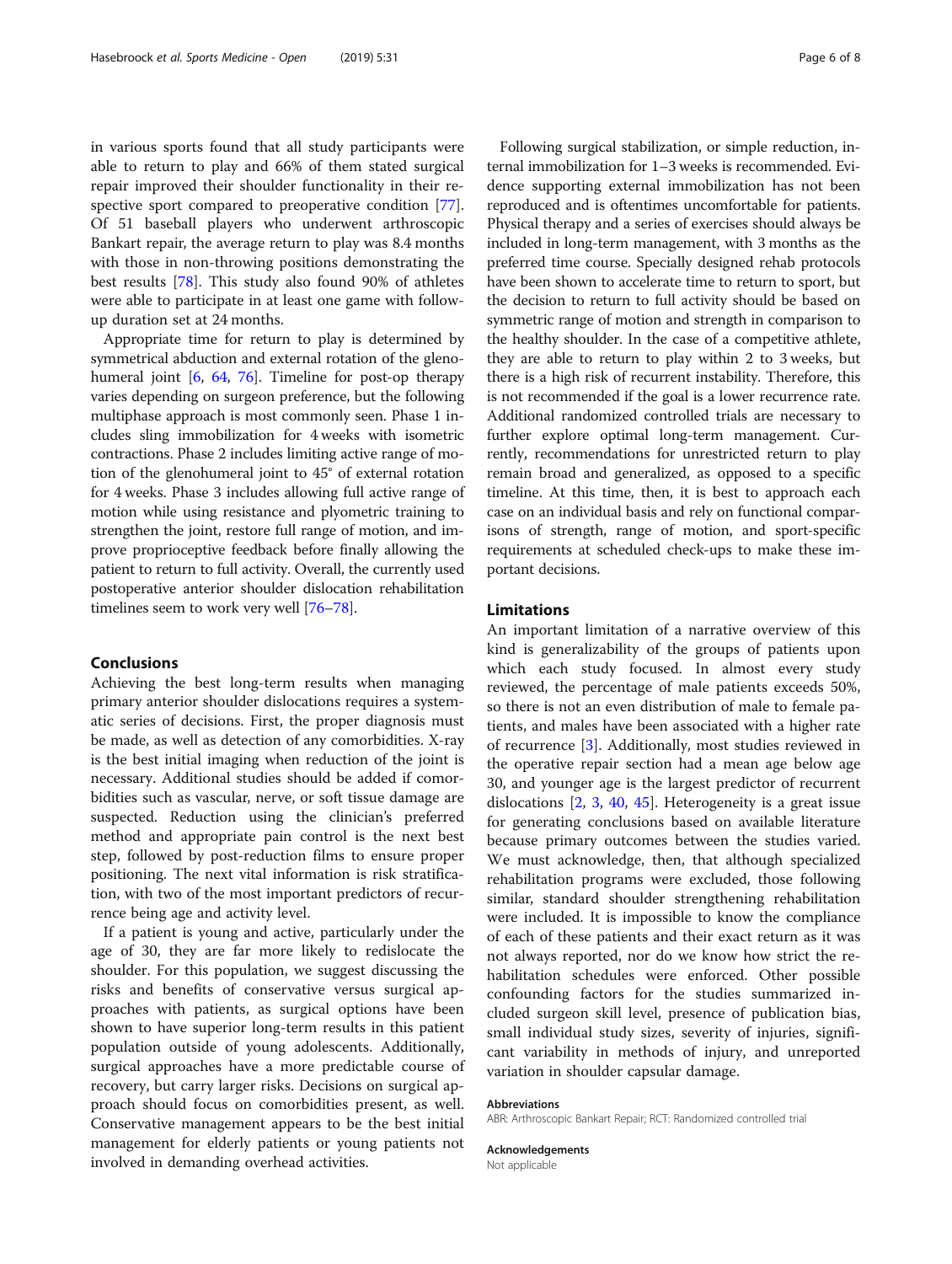# <span id="page-6-0"></span>Authors' contributions

AH, JB, and LF performed the literature search, compiled and interpreted the results, and wrote the paper. AH and JPB contributed to the literature search, interpreted the results and clinical significance from a physician perspective, and edited the paper. JB and LF performed the final edits, formatting, and contributed to writing. All authors read and approved the final manuscript.

### Funding

No funding was provided in the completion of this project.

# Availability of data and materials

Data sharing not applicable to this article as no datasets were generated or analyzed during the current study.

# Ethics approval and consent to participate

As this manuscript is a review and only involved an overview of existing literature, no ethics approval was needed. All procedures performed in studies involving human participants were in accordance with the ethical standards of the institutional and/or national research committee and with the 1964 Helsinki Declaration and its later amendments or comparable ethical standards. For this type of study, formal consent is not required.

#### Consent for publication

As this manuscript is a review and only involved an overview of existing literature, there were no subjects and, consequently, no need for consent for publication.

### Competing interests

The authors, Andrew Hasebroock, Joseph Brinkman, Lukas Foster, and Joseph Bowens, declare that they have no competing interests.

# Received: 26 December 2018 Accepted: 24 June 2019 Published online: 11 July 2019

#### References

- 1. Kazár B, Relovszky E. Prognosis of primary dislocation of the shoulder. Acta Orthop Scand. 1969;40:216–24.
- 2. Heidari K, Asadollahi S, Vafaee R, Barfehei A, Kamalifar H, Chaboksavar ZA, et al. Immobilization in external rotation combined with abduction reduces the risk of recurrence after primary anterior shoulder dislocation. J Shoulder Elbow Surg. 2014;23:759–66.
- 3. Zacchilli MA, Owens BD. Epidemiology of shoulder dislocations presenting to emergency departments in the United States. J Bone Joint Surg Am. 2010;92:542–9.
- 4. Marans HJ, Angel KR, Schemitsch EH, Wedge JH. The fate of traumatic anterior dislocation of the shoulder in children. J Bone Joint Surg Am. 1992;74:1242–4.
- 5. Pavlik A, Csépai D, Hidas P, Bánóczy A. Sports ability after Bankart procedure in professional athletes. Knee Surg Sports Traumatol Arthrosc. 1996;4:116–20.
- .<br>Gwens BD, DeBerardino TM, Nelson BJ, Thurman J, Cameron KL, Taylor DC, et al. Long-term follow-up of acute arthroscopic Bankart repair for initial anterior shoulder dislocations in young athletes. Am J Sports Med. 2009;37: 669–73.
- 7. McGahan PJ, Fronek J, Hoenecke HR, Keefe D. The use of an orthopaedic rating system in major league baseball. Sports Health. 2014;6:446–50.
- 8. Watson S, Allen B, Grant JA. A clinical review of return-to-play considerations after anterior shoulder dislocation. Sports Health. 2016;8:336–41.
- 9. Jakobsen BW, Johannsen HV, Suder P, Søjbjerg JO. Primary repair versus conservative treatment of first-time traumatic anterior dislocation of the shoulder: a randomized study with 10-year follow-up. Arthroscopy. 2007;23: 118–23.
- 10. Émond M, Le Sage N, Lavoie A, Rochette L. Clinical factors predicting fractures associated with an anterior shoulder dislocation. Acad Emerg Med. 2004;11:853–8.
- 11. Pollock RG, Bigliani LU. Recurrent posterior shoulder instability: diagnosis and treatment. Clin Orthop Relat Res. 1993;291:85.
- 12. Hill HA, Sachs MD. The grooved defect of the humeral head: a frequently unrecognized complication of dislocations of the shoulder joint. Radiology. 1940;35:690–700.
- 13. Hovelius L, Augustini BG, Fredin H, Johansson O, Norlin R, Thorling J. Primary anterior dislocation of the shoulder in young patients. A ten-year prospective study. J Bone Joint Surg Am. 1996;78:1677–84.
- 14. Widjaja AB, Tran A, Bailey M, Proper S. Correlation between Bankart and Hill-Sachs lesions in anterior shoulder dislocation. ANZ J Surg. 2006;76: 436–8.
- 15. Horst K, Von Harten R, Weber C, Andruszkow H, Pfeifer R, Dienstknecht T, et al. Assessment of coincidence and defect sizes in Bankart and Hill–Sachs lesions after anterior shoulder dislocation: a radiological study. Br J Radiol [Internet]. 2014 [cited 2019 Apr 24];87. Available from: [https://www.ncbi.nlm.](https://www.ncbi.nlm.nih.gov/pmc/articles/PMC4064539/) [nih.gov/pmc/articles/PMC4064539/](https://www.ncbi.nlm.nih.gov/pmc/articles/PMC4064539/)
- 16. Ruiz Ibán MA, Asenjo Gismero CV, Moros Marco S, Ruiz Díaz R, Del Olmo HT, Del Monte BG, et al. Instability severity index score values below 7 do not predict recurrence after arthroscopic Bankart repair. Knee Surg Sports Traumatol Arthrosc. 2019. Available from: [https://link.springer.com/article/1](https://link.springer.com/article/10.1007%2Fs00167-019-05471-w) [0.1007%2Fs00167-019-05471-w](https://link.springer.com/article/10.1007%2Fs00167-019-05471-w)
- 17. Sparks SR, DeLaRosa J, Bergan JJ, Hoyt DB, Owens EL. Arterial injury in uncomplicated upper extremity dislocations. Ann Vasc Surg. 2000;14: 110–3.
- 18. Visser CP, Coene LN, Brand R, Tavy DL. The incidence of nerve injury in anterior dislocation of the shoulder and its influence on functional recovery. A prospective clinical and EMG study. J Bone Joint Surg Br. 1999;81:679–85.
- 19. de Laat EA, Visser CP, Coene LN, Pahlplatz PV, Tavy DL. Nerve lesions in primary shoulder dislocations and humeral neck fractures. A prospective clinical and EMG study. J Bone Joint Surg Br. 1994;76:381–3.
- 20. Cutts S, Prempeh M, Drew S. Anterior shoulder dislocation. Ann R Coll Surg Engl. 2009;91:2–7.
- 21. Magister S, Bridgforth A, Yarboro S. Axillary artery injury following closed reduction of an age-indeterminate anterior glenohumeral dislocation. J Orthop Case Rep. 2018;8:53–6.
- 22. Stayner LR, Cummings J, Andersen J, Jobe CM. Shoulder dislocations in patients older than 40 years of age. Orthop Clin North Am. 2000;31:231–9.
- 23. Calvet J, Leroy M, Lacroix L. Luxations de l'epaule et lesions vasculaires. J Chir. 1942;58:337–46.
- 24. Maweja S, Sakalihasan N, Van Damme H, Limet R. Axillary artery injury secondary to anterior shoulder dislocation: report of two cases. Acta Chir Belg. 2002;102:187–91.
- 25. Bankart ASB. The pathology and treatment of recurrent dislocation of the shoulder-joint. Br J Surg. 1938;26:23–9.
- 26. Yiannakopoulos CK, Mataragas E, Antonogiannakis E. A comparison of the spectrum of intra-articular lesions in acute and chronic anterior shoulder instability. Arthroscopy. 2007;23:985–90.
- 27. Imhoff AB, Ansah P, Tischer T, Reiter C, Bartl C, Hench M, et al. Arthroscopic repair of anterior-inferior glenohumeral instability using a portal at the 5:30 o'clock position: analysis of the effects of age, fixation method, and concomitant shoulder injury on surgical outcomes. Am J Sports Med. 2010; 38:1795–803.
- 28. Simank H-G, Dauer G, Schneider S, Loew M. Incidence of rotator cuff tears in shoulder dislocations and results of therapy in older patients. Arch Orthop Trauma Surg. 2006;126:235–40.
- 29. Berbig R, Weishaupt D, Prim J, Shahin O. Primary anterior shoulder dislocation and rotator cuff tears. J Shoulder Elbow Surg. 1999;8:220–5.
- 30. Christofi T, Kallis A, Raptis DA, Rowland M, Ryan J. Management of shoulder dislocations. Trauma. 2007;9:39–46.
- 31. Alkaduhimi H, van der Linde JA, Flipsen M, van Deurzen DFP, van den Bekerom MPJ. A systematic and technical guide on how to reduce a shoulder dislocation. Turk J Emerg Med. 2016;16:155–68.
- 32. Kuhn JE. Treating the initial anterior shoulder dislocation--an evidencebased medicine approach. Sports Med Arthrosc. 2006;14:192–8.
- 33. Doshi D, Firke R. A new patient-controlled technique for shoulder relocation in emergency departments. Am J Case Rep. 2014;15:485–7.
- 34. Riebel GD, McCabe JB. Anterior shoulder dislocation: a review of reduction techniques. Am J Emerg Med. 1991;9:180–8.
- 35. Hatamabadi HR, Arhami Dolatabadi A, Derakhshanfar H, Younesian S, Ghaffari Shad E. Propofol versus midazolam for procedural sedation of anterior shoulder dislocation in emergency department: a randomized clinical trial. Trauma Mon [Internet]. 2015 [cited 2019 Apr 24];20. Available from: <https://www.ncbi.nlm.nih.gov/pmc/articles/PMC4538724/>
- 36. Monsef Kasmaee V, Zia Zibari SM, Aghajani NM. Remifentanil versus propofol/fentanyl combination in procedural sedation for dislocated shoulder reduction; a clinical trial. Arch Acad Emerg Med. 2019;7:e10.
- 37. Umana E, Kelliher JH, Blom CJ, McNicholl B. Inhaled methoxyflurane for the reduction of acute anterior shoulder dislocation in the emergency department. CJEM. 2019:1–5.